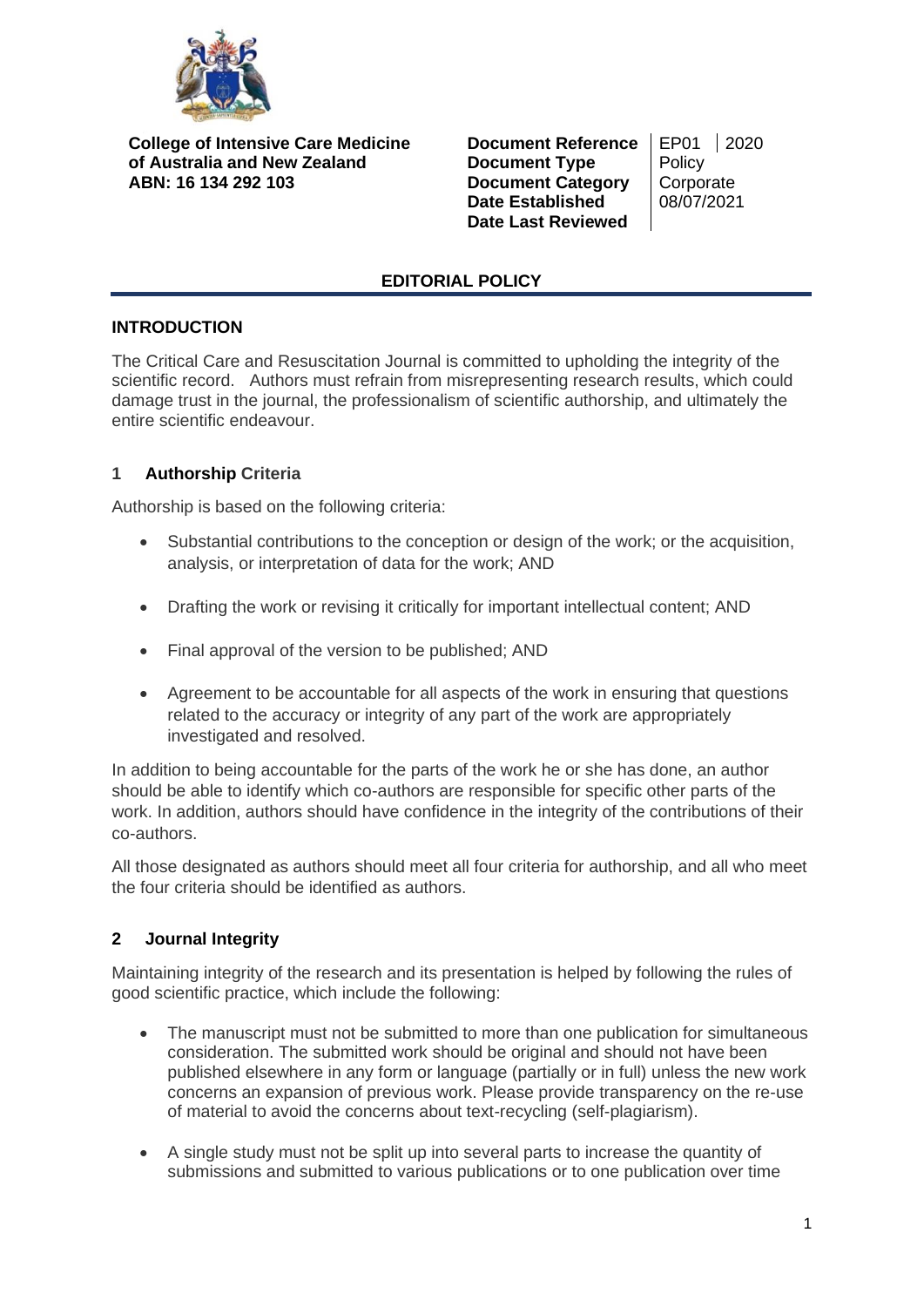(i.e., salami publishing). Concurrent or secondary publication is sometimes justifiable, provided certain conditions are met. Examples include translations or a manuscript that is intended for a different group of readers. Results must be presented clearly, honestly, and without fabrication, falsification, or inappropriate data manipulation (including image-based manipulation).

- Authors must adhere to discipline-specific rules for acquiring, selecting, and processing data. No data, text, or theories by others are presented as if they were the author's own ('plagiarism'). Proper acknowledgements to other works must be given (this includes material that is closely copied (near verbatim), summarized and/or paraphrased). Quotation marks (to indicate words taken from another source) are used for verbatim copying of material and permissions secured for material that is copyrighted. Acknowledgement of the source would also be required.
- Authors must make sure they have permissions for the use of software, questionnaires / (web) surveys and scales in their studies (if appropriate). Research articles and non-research articles (e.g., Opinion, Review, and Commentary articles) must cite appropriate and relevant literature in support of the claims made.
- Excessive and inappropriate self-citation or coordinated efforts among several authors to collectively self-cite is strongly discouraged and may lead to rejection. Authors must avoid untrue statements about an entity (who can be an individual person or a company) or descriptions of their behaviour or actions that could potentially be personal attacks or allegations about that person.
- Dual-use research of concern (DURC) describes research that is intended to provide a clear benefit, but which could easily be misapplied to do harm. Research that may be misapplied to pose a threat to public health or national security should be clearly identified in the manuscript.
- Upon request, authors must be prepared to send relevant documentation or data to verify the validity of the results presented. This could be in the form of raw data, samples, records, etc. Sensitive information in the form of confidential or proprietary data is excluded.

NB: All the above are guidelines and authors need to be sure to respect third parties' rights such as copyright and/or moral rights.

## **3 Suspicion of Misbehaviour or Alleged Fraud**

If there is suspicion of misbehaviour or alleged fraud the Journal and/or Publisher will carry out an investigation. If, after investigation, there are valid concerns, the author(s) concerned will be contacted under their given e-mail address and given an opportunity to address the issue. Depending on the situation, this may result in the Journal's and/or Publisher's implementation of the following measures, including, but not limited to:

- If the manuscript is still under consideration, it may be rejected and returned to the author.
- If the article has already been published online, depending on the nature and severity of the infraction: an erratum/correction may be placed with the article an editorial expression of concern may be placed with the article or in severe cases retraction of the article may occur.